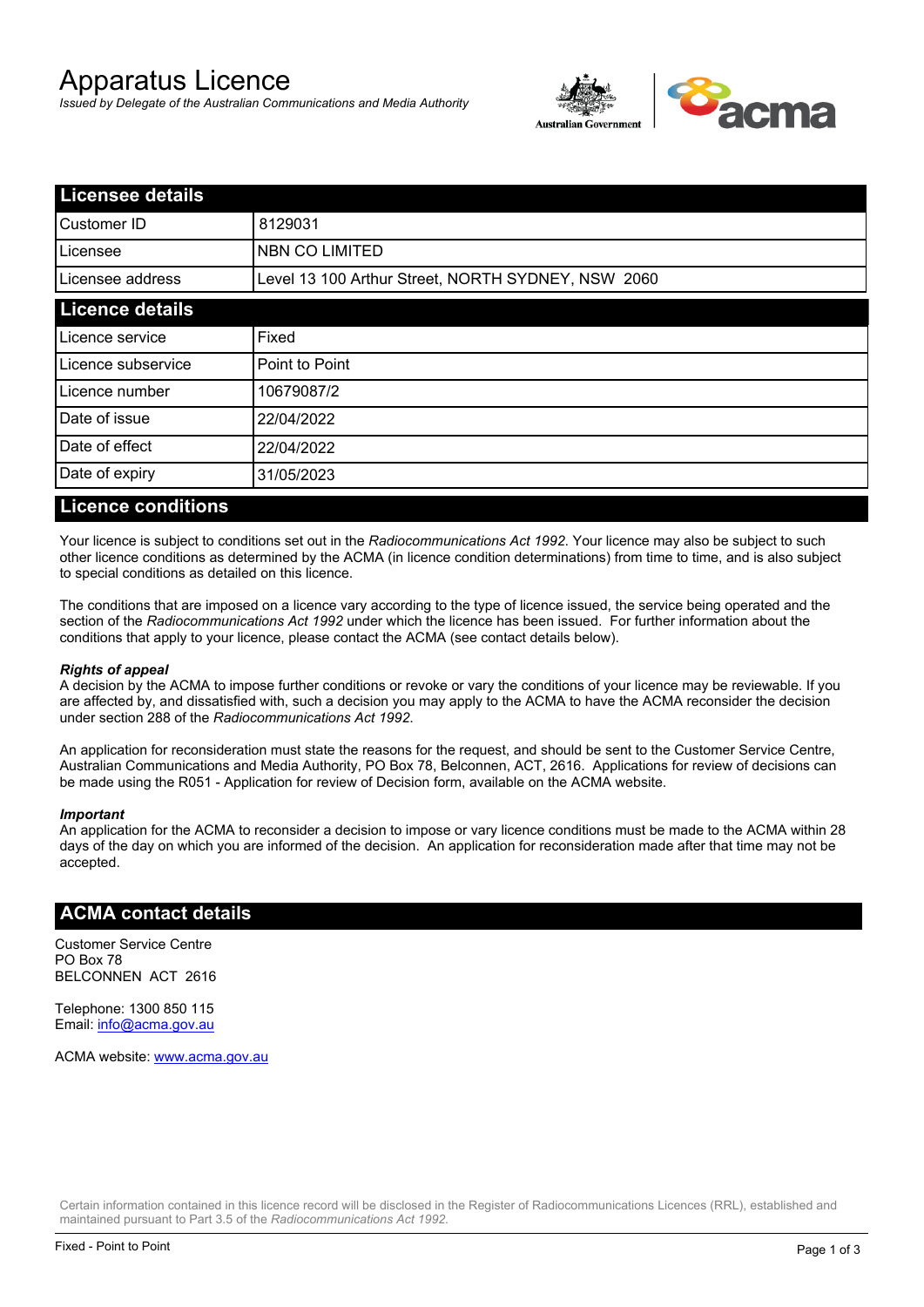# **Advisory Notes applying to licence no.: 10679087/2**

Conditions applicable to the operation of Point to Point station(s) authorised under this licence can be found in the Radiocommunications Licence Conditions (Apparatus Licence) Determination and the Radiocommunications Licence Conditions (Fixed Licence) Determination, the 'fixed licence lcd'. Copies of these determinations are available from the ACMA and from the ACMA home page (www.acma.gov.au).